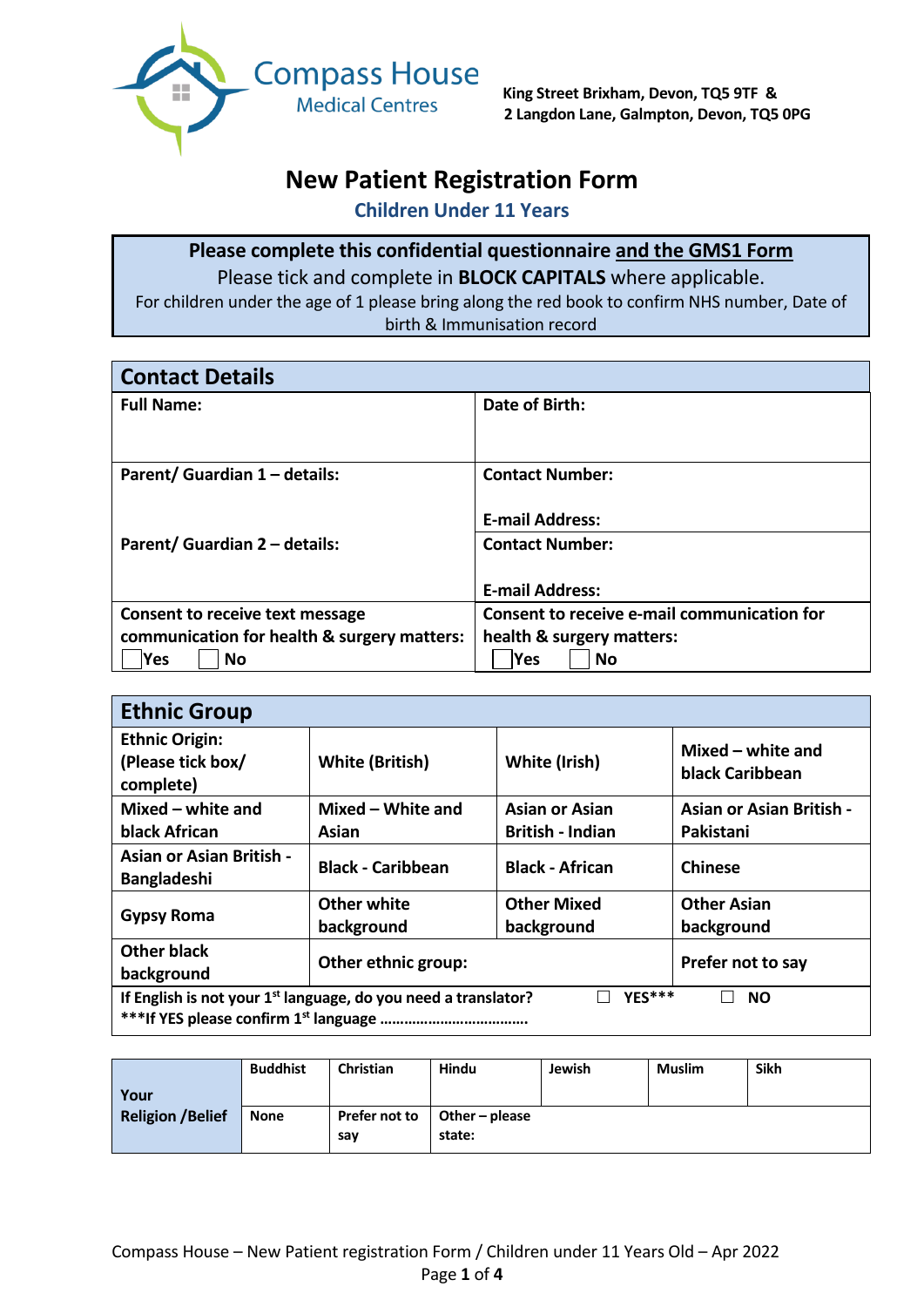| <b>Medical Background:</b>                                                                                                                                                    |                                    |                                                                             |  |                |                                           |                          |                                             |                                                                             |                                                                                        |              |     |            |
|-------------------------------------------------------------------------------------------------------------------------------------------------------------------------------|------------------------------------|-----------------------------------------------------------------------------|--|----------------|-------------------------------------------|--------------------------|---------------------------------------------|-----------------------------------------------------------------------------|----------------------------------------------------------------------------------------|--------------|-----|------------|
| Any diagnoses and<br>allergies if known                                                                                                                                       |                                    |                                                                             |  |                |                                           |                          |                                             |                                                                             |                                                                                        |              |     |            |
| Please list any<br>medication your<br>child is currently<br>taking:<br>(Strength and Dose<br>instruction)                                                                     |                                    | (Please supply a copy of their current repeat slip instead if you have one) |  |                |                                           |                          |                                             |                                                                             |                                                                                        |              |     |            |
|                                                                                                                                                                               | <b>Name of preferred Pharmacy:</b> |                                                                             |  |                |                                           |                          | Do they deliver your<br>child's medication? |                                                                             |                                                                                        |              |     |            |
| <b>Preferred</b><br>Prescription<br><b>Collection Point</b>                                                                                                                   |                                    | Postcode:                                                                   |  |                |                                           |                          |                                             | <b>YES</b>                                                                  |                                                                                        |              | NO. |            |
|                                                                                                                                                                               |                                    | <b>From Surgery</b><br>(Indicate which<br>location)                         |  | <b>Brixham</b> |                                           | Galmpton                 |                                             | Please create a passcode<br>below to collect (can be a<br>number or a word) |                                                                                        |              |     |            |
| <b>Immunisation</b><br>History (If known) -<br>please tick all that<br>apply OR Please<br>provide a copy of the<br><b>Immunisations from</b><br>the red book if<br>available. |                                    | Diphtheria                                                                  |  |                | <b>Measles</b>                            | German<br><b>Measles</b> |                                             | <b>Tetanus</b>                                                              |                                                                                        | <b>Polio</b> |     | <b>MMR</b> |
|                                                                                                                                                                               |                                    | <b>Whooping Cough</b><br><b>Annual Influenza</b>                            |  |                | <b>Pre-school booster</b><br>Pneumococcal |                          |                                             |                                                                             | <b>Triple vaccine</b><br>(Diphtheria, Tetanus &<br>Pertussis)<br>All 3 doses<br>Other: |              |     |            |
| Your<br>child's<br>height:                                                                                                                                                    | Feet / inches                      | cm                                                                          |  |                | Your<br>Child's<br>Weight:                | Stones / lbs.            |                                             |                                                                             |                                                                                        | kg           |     |            |

| <b>Online Services</b> |
|------------------------|
|------------------------|

#### **PLEASE NOTE**

1 – If you are a parent/ guardian and have access to your child's online services, this will be revoked once the child is 11 years unless a consent form/ Proxy Form is signed and dated by the patient. 2 – If you would like to set up Proxy Access for your child please complete the below. Please note that you will need to be registered at the Practice and have an active Online Services Account.

|                        | <b>Please tick</b> |           | <b>Your Full Name:</b>                | Date: |
|------------------------|--------------------|-----------|---------------------------------------|-------|
| l would<br>like to set | <b>YES</b>         | <b>NO</b> | <b>Relation to patient:</b>           |       |
| up Proxy               |                    |           | Your 1 <sup>st</sup> Line of Address: |       |
| <b>Access</b>          |                    |           | Signature:                            |       |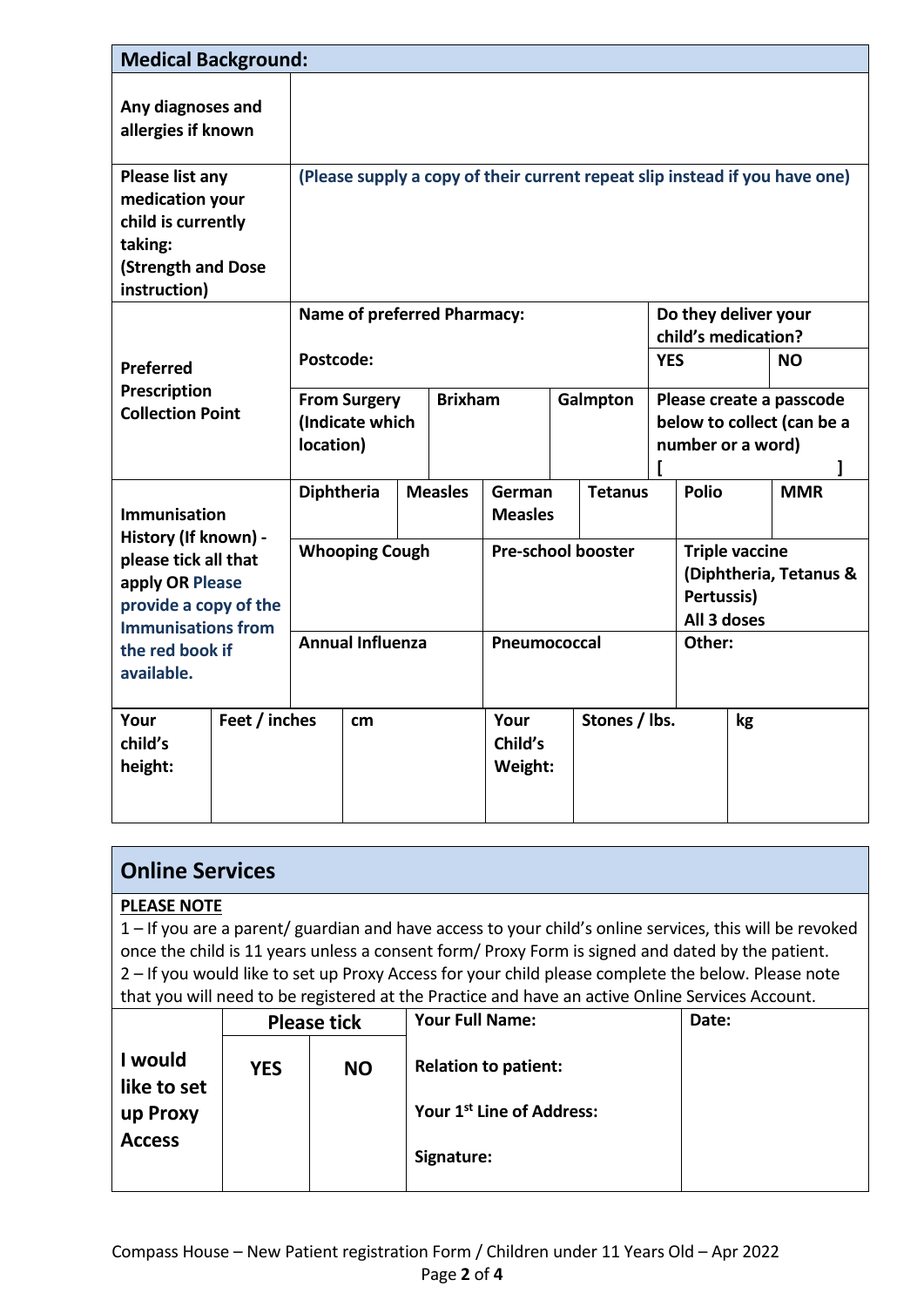# **Summary Care Record**

#### **What is a Summary Care Record (SCR)?**

**If you are registered with a GP practice in England, you will already have an SCR unless you have previously chosen not to have one. It includes the following basic information:** 

- **Medicines you are taking**
- **Allergies you suffer from**
- **Any bad reactions to medicines.**

**It also includes your name, address, date of birth and unique NHS Number which helps to identify you correctly.**

#### **What choices do you have?**

**You can now choose to include more information in your SCR, such as significant medical history (past and present), information about management of long-term conditions, immunisations and patient preferences such as end of life care information, particular care needs and communication preferences.** 

**If you would like to do this, please tick and sign below and we will update your medical record to include sharing this information.**

**Please update my summary care record to include additional information**

**Signed…………………………………………………………Print Name…………………………………………………………………**

#### **Who can see my SCR?**

**Only authorised care professional staff in England who are involved in your direct care can have access to your SCR. Your SCR will not be used for any other purposes.** 

**These staff:** 

- **Need to have a Smartcard with a chip and passcode**
- **Will only see the information they need to do their job**
- **Will have their details recorded every time they look at your record**

**For more information visi[t www.nhs.uk/records](http://www.nhs.uk/records)**

**To Opt-out of any information being shared please inform the Receptionist when handing over your form.**